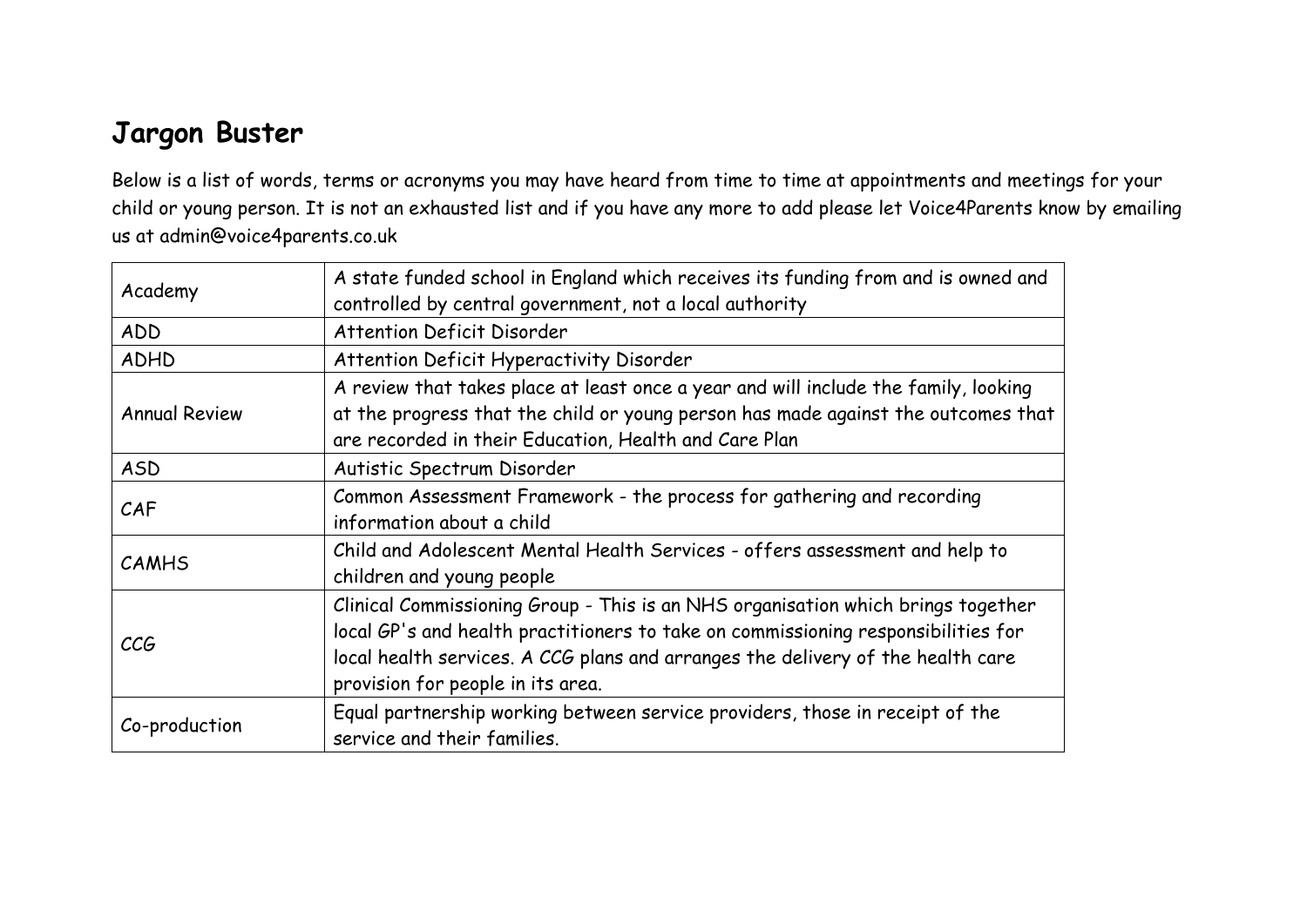| $\mathcal{C}P$        | Cerebral Palsy - a physical impairment that affects movement. Mobility problems<br>may vary from barely noticeable to extremely severe. Those with CP may also have<br>sight, hearing speech, perception and learning difficulties. Between a quarter and a<br>third of children and adolescents with CP are also affected by epilepsy. |
|-----------------------|-----------------------------------------------------------------------------------------------------------------------------------------------------------------------------------------------------------------------------------------------------------------------------------------------------------------------------------------|
| CYP                   | Children and Young People                                                                                                                                                                                                                                                                                                               |
| <b>DfE</b>            | Department for Education                                                                                                                                                                                                                                                                                                                |
| Direct Payments       | Payments that allow you to choose and buy the services you need yourself, instead<br>of getting them from the council. Direct Payments may be available for health<br>care, social care and for the special educational provision in an EHCP                                                                                            |
| <b>DLA</b>            | Disability Living Allowance                                                                                                                                                                                                                                                                                                             |
| <b>Early Years</b>    | Birth to 5 years                                                                                                                                                                                                                                                                                                                        |
| <b>EHC Assessment</b> | An assessment of the education, health care and social care needs of a child or<br>young person conducted by a local authority under the Children and Families Act<br>2014                                                                                                                                                              |
| <b>EHCP</b>           | Education, Health and Care Plan                                                                                                                                                                                                                                                                                                         |
| EP                    | Educational Psychologist - a professional employed by the local authority to assess<br>a child's special educational needs and to give advice to school settings on how<br>these needs can be met.                                                                                                                                      |
| GDD                   | Global Developmental Delay                                                                                                                                                                                                                                                                                                              |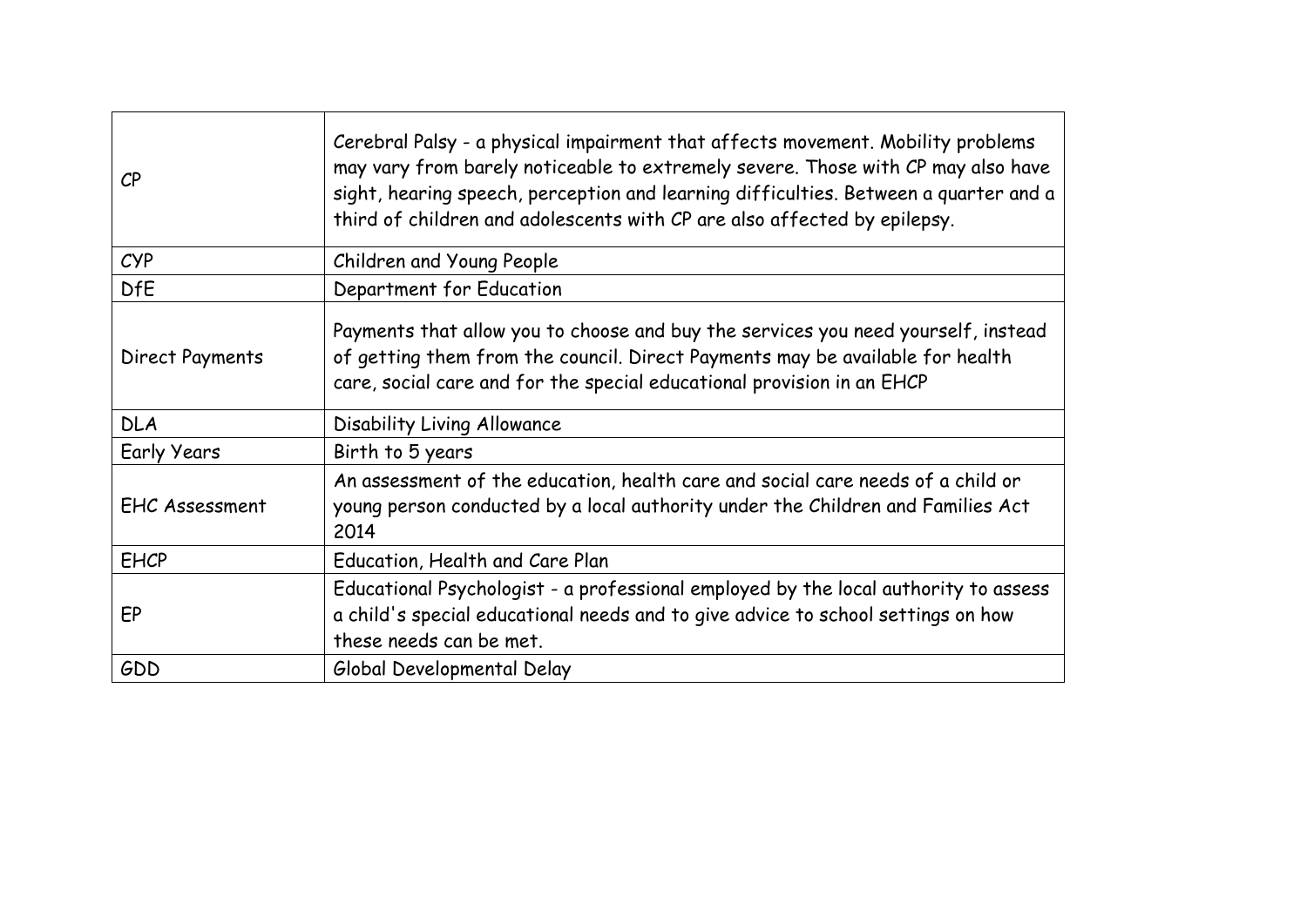| <b>Graduated Response</b>  | Where a pupil is identified as having SEN, schools should take action to remove<br>barriers to learning and put effective provision in place. This SEN support should<br>take the form of a four-part cycle (assess, plan, do, review) to help gain a better<br>understanding of the pupil's needs and tailor support accordingly. Schools must<br>show evidence of a graduated response whereby they have sought advice, put<br>appropriate interventions in place and evaluated progress before requesting<br>additional or alternative provision through an EHC assessment. |
|----------------------------|--------------------------------------------------------------------------------------------------------------------------------------------------------------------------------------------------------------------------------------------------------------------------------------------------------------------------------------------------------------------------------------------------------------------------------------------------------------------------------------------------------------------------------------------------------------------------------|
| <b>Healthwatch England</b> | Healthwatch England is an independent consumer champion, gathering and<br>representing the views of the public about health and social care services in<br>England. It operates both at a national and local level.                                                                                                                                                                                                                                                                                                                                                            |
| HI                         | <b>Hearing Impairment</b>                                                                                                                                                                                                                                                                                                                                                                                                                                                                                                                                                      |
| <b>IASS</b>                | Information, Advice and Support Service                                                                                                                                                                                                                                                                                                                                                                                                                                                                                                                                        |
| IEP                        | Individual Education Plan - a plan which sets out the support a child is receiving in<br>their school or other setting. There is no longer a specific requirement for<br>children with SEN to have a plan called an IEP under the Code but children with<br>SEN may still have IEPs.                                                                                                                                                                                                                                                                                           |
| Independent School         | A school that tis not maintained by a local authority                                                                                                                                                                                                                                                                                                                                                                                                                                                                                                                          |
| Joint Commissioning        | Working collaboratively across agencies to assess need, identify resources<br>available, plan how to use resources and arrange service delivery. This also involves<br>reviewing the services and reassessing need, with the aim of improving outcomes.                                                                                                                                                                                                                                                                                                                        |
| <b>JSNA</b>                | Joint Strategic Needs Assessment - assessment of the current and future health<br>and social care needs of the local community.                                                                                                                                                                                                                                                                                                                                                                                                                                                |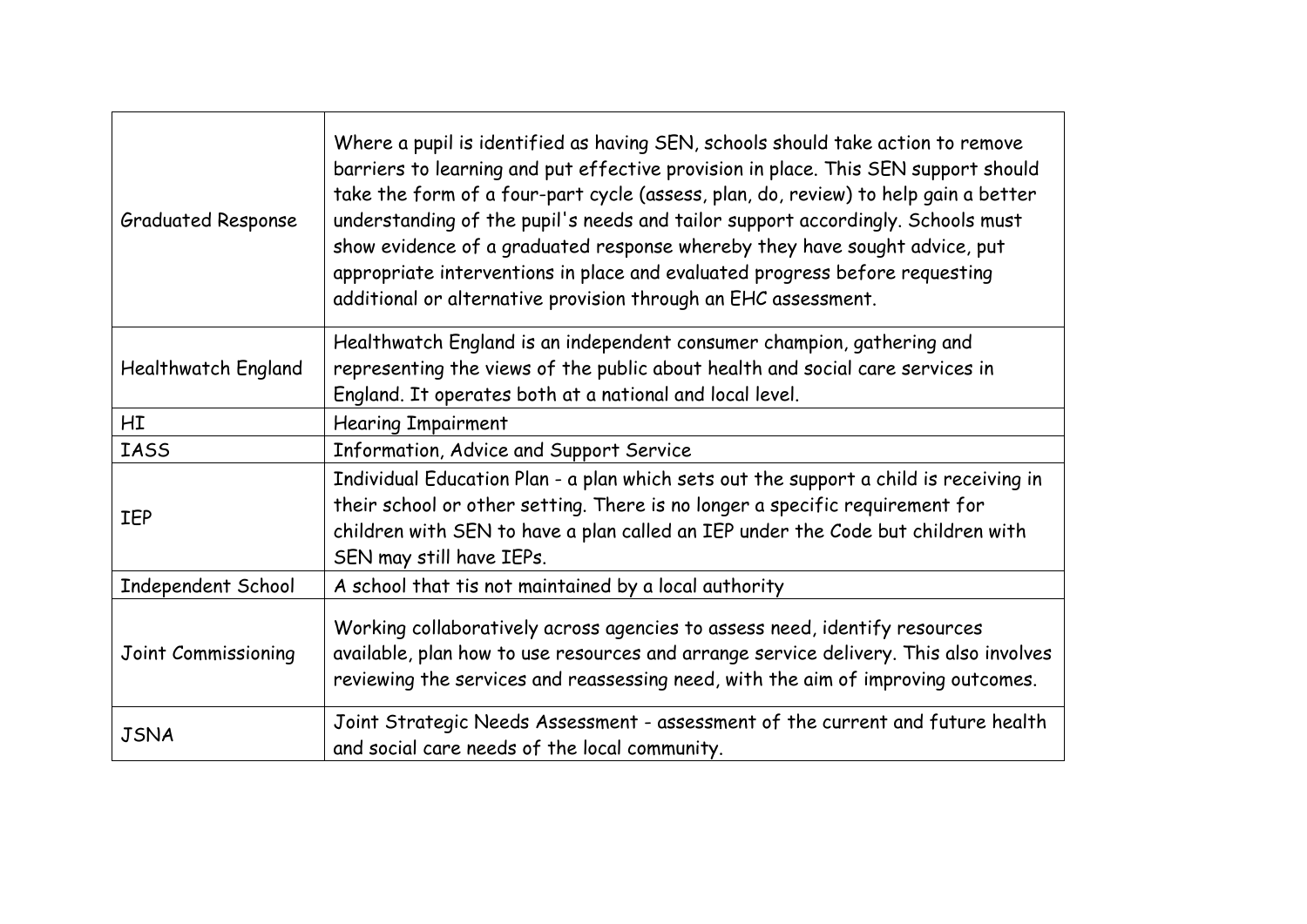| Key Worker               | A trained individual who provides personalised support, co-ordination and/or        |
|--------------------------|-------------------------------------------------------------------------------------|
|                          | advocacy for disabled children and young people and their families.                 |
| LA                       | Local Authority in England. The local council responsible for managing services in  |
|                          | your area. i.e. Wolverhampton City Council                                          |
|                          | The local area includes the local authority, clinical commissioning groups (CCGs),  |
|                          | public health, NHS England for specialist services, early years settings, schools   |
|                          | and further education providers. Local areas in England are subject to inspection   |
| Local Area               | by the Care Quality Commission (CQC) and Ofsted in terms of their effectiveness     |
|                          | in identifying and meeting the needs of children and young people who have special  |
|                          | educational needs and/or disabilities.                                              |
| Local Healthwatch        | The local version of Healthwatch England in a particular area.                      |
| Mainstream School        | A school which is for all children, not just those with special educational needs.  |
|                          | Schools in England that are maintained by a local authority - any community,        |
| <b>Maintained School</b> | foundation or voluntary school, community special or foundation special school.     |
|                          |                                                                                     |
| <b>MASH</b>              | Multi Agency Safeguarding Hub                                                       |
| <b>MLD</b>               | Mild Learning Difficulty                                                            |
| <b>MLD</b>               | Moderate learning difficulties - not a legal term but often used in relation to the |
|                          | description of a school, i.e. an MLD school.                                        |
| <b>MSI</b>               | Multi-sensory Impairment - impairment of both sight and hearing                     |
| <b>NEET</b>              | Not in Education, Employment or Training                                            |
| <b>OFSTED</b>            | Office for Standards in Education - this organisation makes sure schools are        |
|                          | meeting set standards                                                               |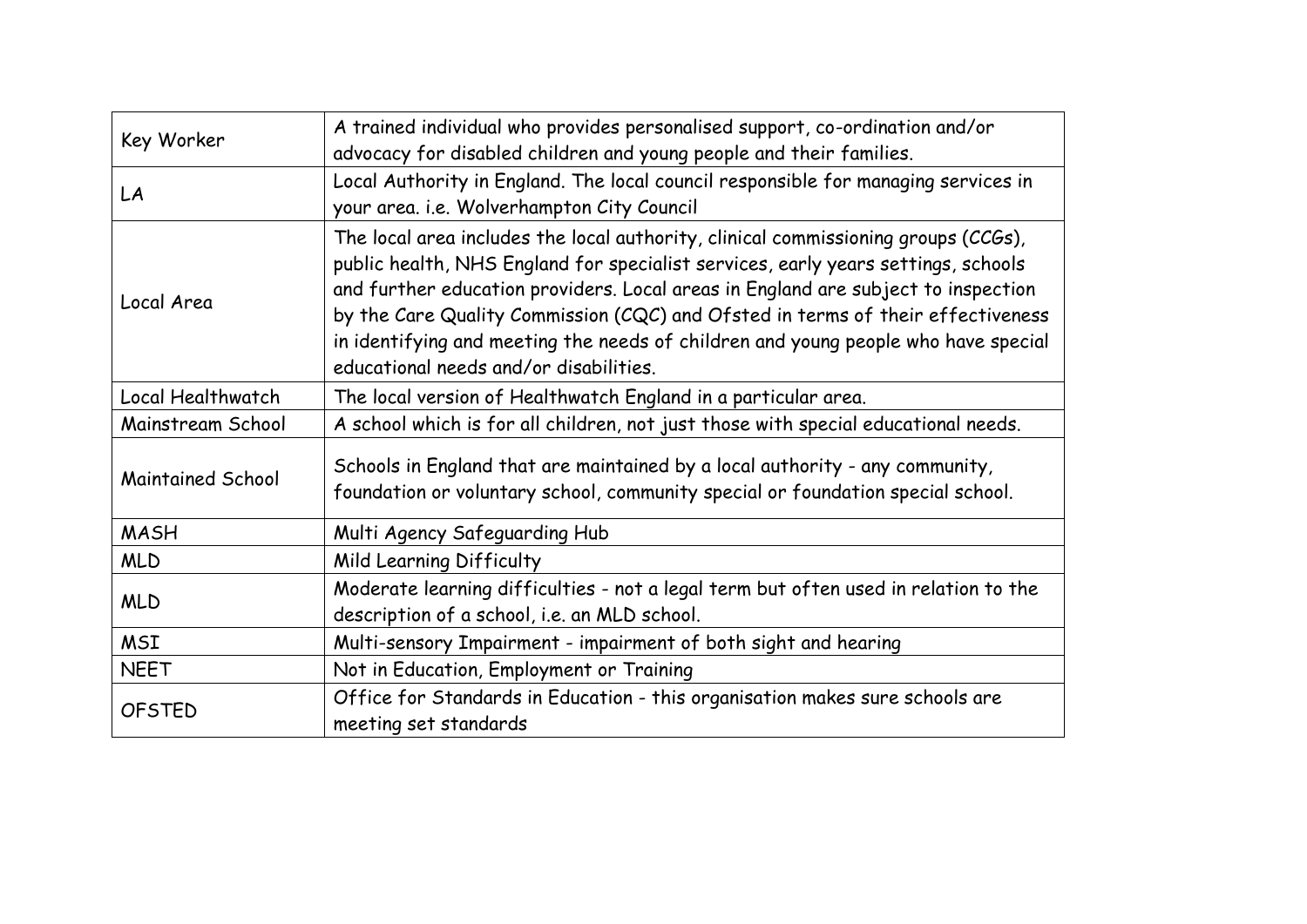| OT              | Occupational Therapist - trained to give advice on equipment, adaptations and<br>activities to support the learning/social development of people with physical,<br>emotional or behavioural difficulties.                                                                                                                     |
|-----------------|-------------------------------------------------------------------------------------------------------------------------------------------------------------------------------------------------------------------------------------------------------------------------------------------------------------------------------|
| Outcomes        | What children and young people achieve and how their lives improve. For example,<br>going to college, learning new skills, living on their own or getting a job.                                                                                                                                                              |
| Panel           | A decision-making body who meet to match criteria for services, i.e. short breaks,<br>EHC assessment.                                                                                                                                                                                                                         |
| <b>PDD</b>      | Pervasive Developmental Disorder                                                                                                                                                                                                                                                                                              |
| Personal Budget | Money that is allocated to individuals to meet assessed needs in place of services<br>that would otherwise be provided directly to the individual by statutory bodies. A<br>personal budget is the notional amount of money which an LA has identified as<br>necessary to secure the special educational provision in an EHCP |
| PfA             | Preparing for Adulthood (14-25 years)                                                                                                                                                                                                                                                                                         |
| <b>PMLD</b>     | Profound and Multiple Learning Difficulty (or Disability)                                                                                                                                                                                                                                                                     |
| Portage         | Home-based educational support for pre-school children with SEN.                                                                                                                                                                                                                                                              |
| PRU             | Pupil Referral Unit for children who need to be educated out of school, often<br>because they have been excluded.                                                                                                                                                                                                             |
| SALT            | Speech and Language Therapy                                                                                                                                                                                                                                                                                                   |
| <b>SEMH</b>     | Social Emotional and Mental Health Needs                                                                                                                                                                                                                                                                                      |
| <b>SEN</b>      | <b>Special Educational Needs</b>                                                                                                                                                                                                                                                                                              |
| <b>SEN</b>      | <b>Special Educational Needs</b>                                                                                                                                                                                                                                                                                              |
| <b>SENCO</b>    | Special Educational Needs Coordinator                                                                                                                                                                                                                                                                                         |
| <b>SEND</b>     | Special Educational Needs and/or Disabilities                                                                                                                                                                                                                                                                                 |